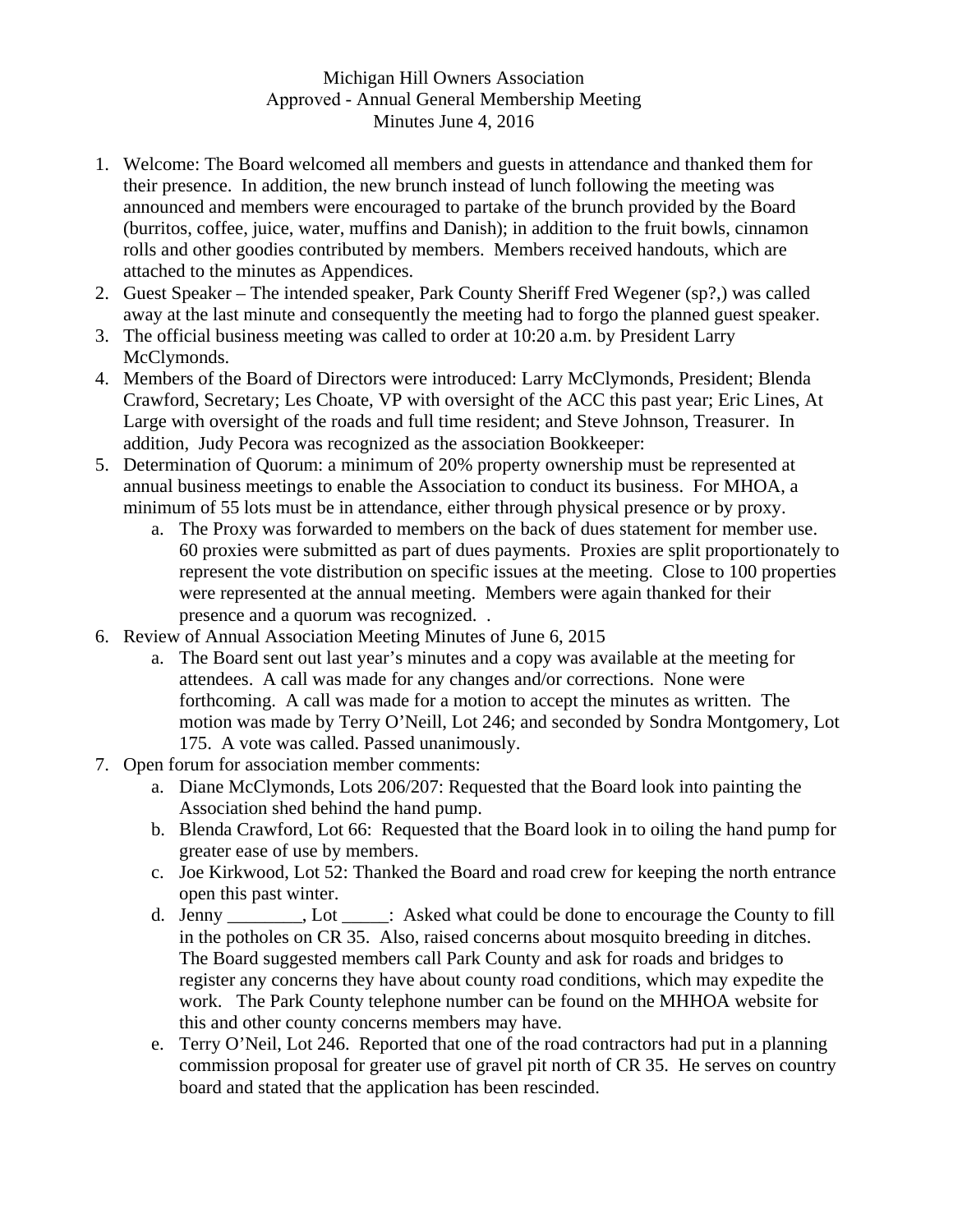- f. Ray Witmer, Lot 491: Request that homeowners with dogs please keep them on the leash and not running free on the roads. Loose animals are a hazard for drivers on the road. The Board indicated that members should feel free to contact the County Sheriff for recurring problems of this nature and file a complaint.
- g. Joe Kirkwood, Lot 52: Asked for sources of fire mitigation information. The Board indicated that Como fire department has a brochure available on this topic; and last year's minutes have more detailed information as well. Association members can get an address plate from the Fairplay fire department to identify the street number for a property for emergency services. Can also get a chipper from county upon request.
- h. Gerry Clinton, Lot 202. Suggest that Emergency services also appreciate a circle drive so that they can turn vehicles around rather than backing out a driveway.
- i. The Board: Indicated that the burn pit is available. Code 1048. No tree stumps with rocks in them are permitted. Recommended to those dumping usable firewood that they put this usable wood toward the front of the burn pit for others' use. Another option was to put usable wood on front of a lot with a sign indicating it was free for the taking.
- 8. Reports of officers:
	- a. President
		- i. Status of easement issues: Last fall the Association was able negotiate the details of the fencing issue with High Plains Ranch regarding use of a preexisting fence and 9 acres of Michigan Hill property. In exchange for grazing rights, Michigan Hill put in 3700' of fence to reclaim its open space on SE side of the subdivision so that now members can walk the property around that side of the hill. In addition, the Association applied for an agricultural designation for this and additional area including that on which the burn pit resides. As a result, at the end of 2016, the Association hopes for approval of its application, which will reduces taxes on that property from approximately \$822.36 to approximately \$32.85 per year.
		- ii. On south side of Michigan Hill, the 30 year BLM lease expired 3 years ago. As a result, MHOA negotiated for and purchased a full time indefinite Right-Of-Way with the landowner to be paid over five years. The Association is in the fourth year of the five year purchase agreement. As a result of these efforts and investment, MHOA will have perpetual easement on the south side of the subdivision.
		- iii. Pond Road easement is no longer an issue. The Pond Road has been in use since early 1900s. A Landowner on the pond road wanted some improvements. The road is situate across the 74 Ranch and another property owner. It was determined to be in the best interests of all not to take the ranch to court to establish eminent domain, but to leave current arrangements as is, i.e. the pond road belongs to MHOA, is maintained by MHOA, and is shared with neighbors.
		- iv. Reserve Study: Reference to handout on back of balance sheet. (See attached as Appendix \_\_\_\_). The Reserve Study look at main assets owned by MHOA and makes sure the Association is adequately funding reserves to handle problems with these assets as they occur. Discussion of Key Assets ensued. Grader: probably have another 7 years on the grader. To replace would be about \$35,000. This year went through it for general maintenance and parts replacement. Augmentation pond: will need to replace valve at some time in the near future. Cost would be approximately \$12-15,000. Looking at other options. Only need to open the valve every couple of years, so it works for now. Hand pump well. Two new assets: 2 plow trucks in very good shape. Have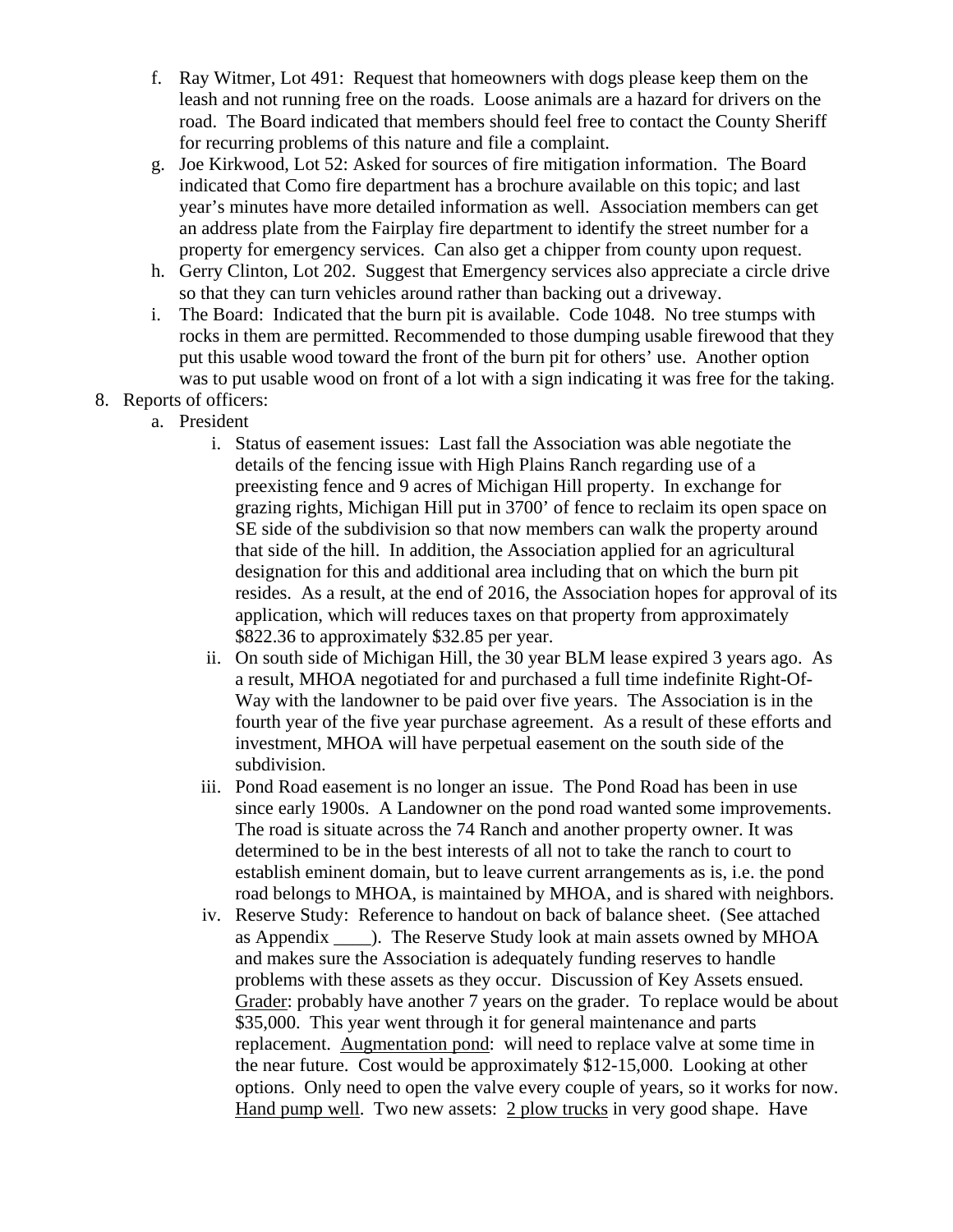annual maintenance as needed. For specific funding details, see Reserve Study. Roads are biggest assets: 13-1/2 miles, which need to be maintained. The Board called for motion to accept the Reserve Study as presented. Joe Kirkwood, Lot 52, made a motion to accept the study as presented; the motion was seconded by Terry O'Neill, Lot 246. A vote was call. Unanimously approved.

- v. Augmentation Pond: Includes the Fishing Pond and maintaining the road to the pond. To find the road, go out the north entrance and make a left. Take the first right and travel a couple of hundred yards and the pond is on the right. The Augmentation pond is important as it enables each owner to have a well. Well water is meant for domestic use (washing dishes, running toilets, etc.), not yard use or washing cars. The Association is asked by the Colorado Water Department to dump a certain level of water each year as requested. The Association has completed ditch work so that the pond overflow stays in designed ditches and culverts, keeping surrounding land dry and free from overflow.
- vi. Andy Bailey, Lot 248. Recognized the Board for the great job it has done on all the easements work on behalf of the Association.
- vii. Terry O'Neill, Lot 264. Landowners and members appreciate the good relationships developed with MHOA through discussions and easements.
- b. Vice President
	- i. ACC Activity Report: Handout (Attached as Appendix \_\_\_\_) itemizes what was handled by ACC this past year. The ACC would like to shorten the response time to homeowners. While the Board has 30 days to respond, its goal is to get back to owners within a week to 10 days of receipt of request.
		- 1. Sheds: County will not permit a secondary building on a property without a primary building. Must have a building permit and house foundation started and then county can approve a secondary building such as a shed. MHOA tries to stay in compliance with county regulations.
			- a. Ken Baker, Lot 169. Requested clarity regarding certain guidelines for decks, house painting, etc. The Board indicated that if an owner is painting their house the same color, the board doesn't need to know and no request/approval is required. The board acts in accordance with the covenants and bylaws.
		- 2. Terry O'Neill, Lot 246. The County is redoing all its building codes. It is currently contemplating doing away with the exception to put up a shed that is 120 square feet or less. Owners must take out a permit to do anything material to their homes. At that time, county may require that other elements be brought up to code.
			- a. Tom Clinton, Lot 202: Asked for clarity regarding which laws trump which, i.e. County or MHHOA. The Board indicated that sometimes the county rules trump (i.e. building permits, etc.) versus MHHOA which takes priority when it comes to trailers, camping on property, etc. Basically, the stricter rules trump.
			- b. Melanie Middlefield Lot 11; Asked for information regarding how members can change MHOA covenants. The Board indicated that it takes a majority vote of the membership for any changes. Typically, the Board looks at forming a committee, if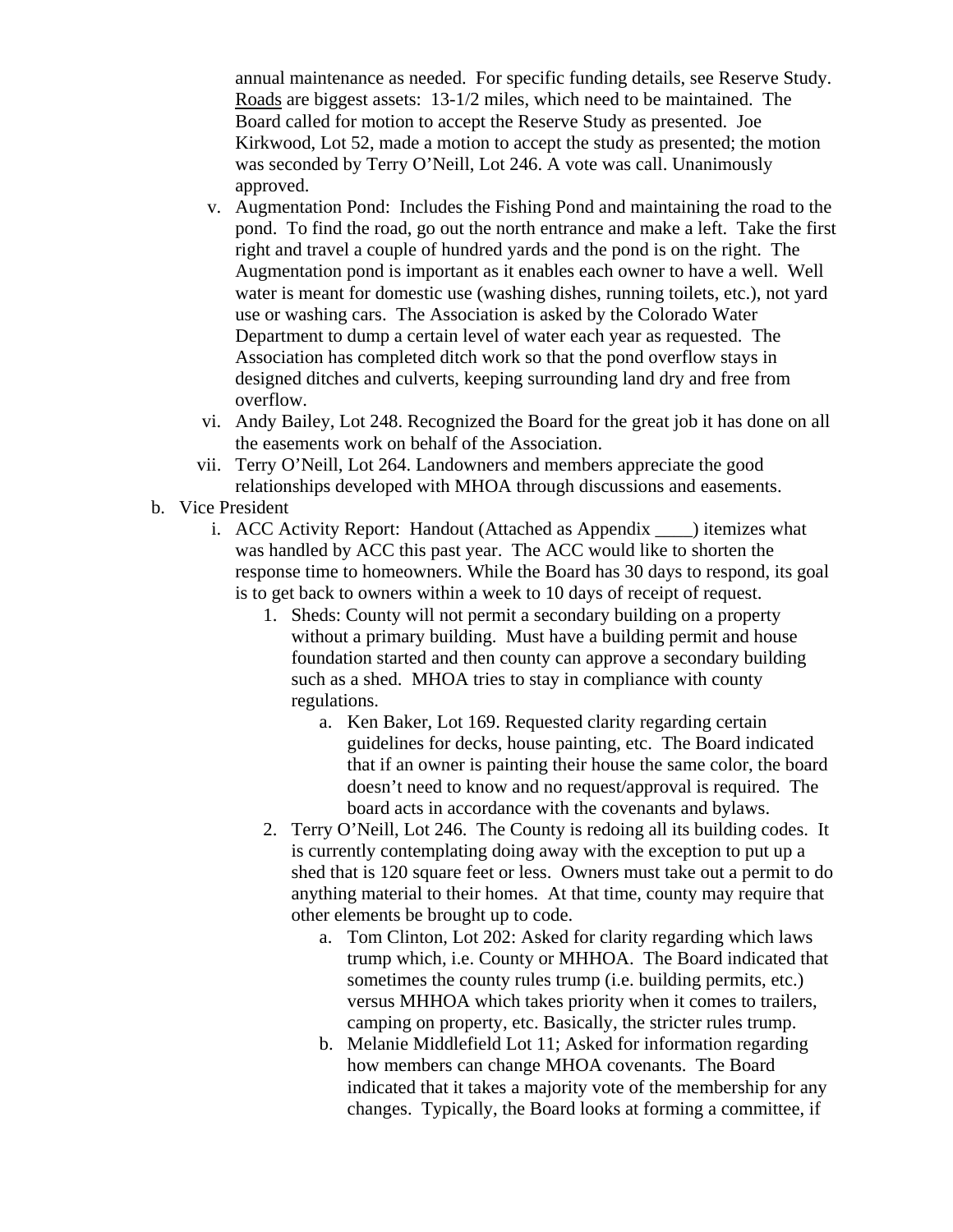needed to get a study done of the issue and will get the MHOA attorney involved. The language for the change goes out to the membership. Then it's put to the vote at an annual meeting. The Board looked at trailers last year and the membership present at the annual meeting voted not to move forward on the proposal to look into changing the bylaws.

- c. At-Large Member
	- i. County cellular and Internet update: Meetings on these topics take place monthly at the county fair barn in Fairplay. Everyone is invited. So far, the county communication center has a tower; and Verizon is going to place a larger tower to serve that side of Red Hill Pass. Verizon is back and interested in Park County. May be able to get them interested in this side of Red Hill Pass. With the higher tower regulations in place, may be interested again.
		- 1. Century has a new fiber run to the facility in Como, which will increase DSL speed through Century Link. Contacts from the community to encourage Century Link and Verizon efforts in the Michigan Hill area are important.
	- ii. 2015-2016 Snow plowing: This was the first year the Association owned and used its own plows. Thanks to Tom Clinton for using his front end loader for heavy lift situations with the drifts. Overall, a good first year with a couple problems which were resolved as they occurred. Thanks to Terry O'Neill, main plow operator this past year.
		- 1. Melanie Littlefield, Lot 11: Expressed her thanks to the Board for talking with her and Chuck to hear their concerns and resolve issues.
			- a. Ken Baker, Lot 169: Indicated that Michigan Hill had an average amount of snow and wind. The Board agreed and indicated that it was a good year to work out some of the problems arising with ownership and scheduling of the grader and the two snow plows. Thanks to Terry, Steve and all who supported this Board effort. The Board reminded owners that it does not have any control up to Red Hill, since those roads are county maintained.
	- iii. 2016 Road grading and gravel addition: All roads have been graded in the past couple of weeks. 40 loads of gravel are anticipated, primarily for Selkirk. The fish are in the pond. Owners were reminded of the catch and release (unless damaged) guidelines for adults. Kids under 16 can keep what they catch.
	- iv. Burn pit use: MHOA hopes to burn contents of the pit this next fall. MHOA will let members know when scheduled; however, could be delayed depending on weather.
	- v. Weed control: County will be spraying for weeds on the hill this summer.
	- vi. Federally Funded Health Clinic in Fairplay: Part of the grant application for the Clinic in Fairplay will permit it to expand services into Park County if the grant application is successful. This would mean access to mental health, dentist, and nurse practitioner.
	- vii. Additional discussion: Someone has purchased pharmacy building in Fairplay. Additional changes in services and activities can be found in city and county meeting minutes. Also looking into a windsock for the hill for emergency helicopter landing.
- d. Treasurer